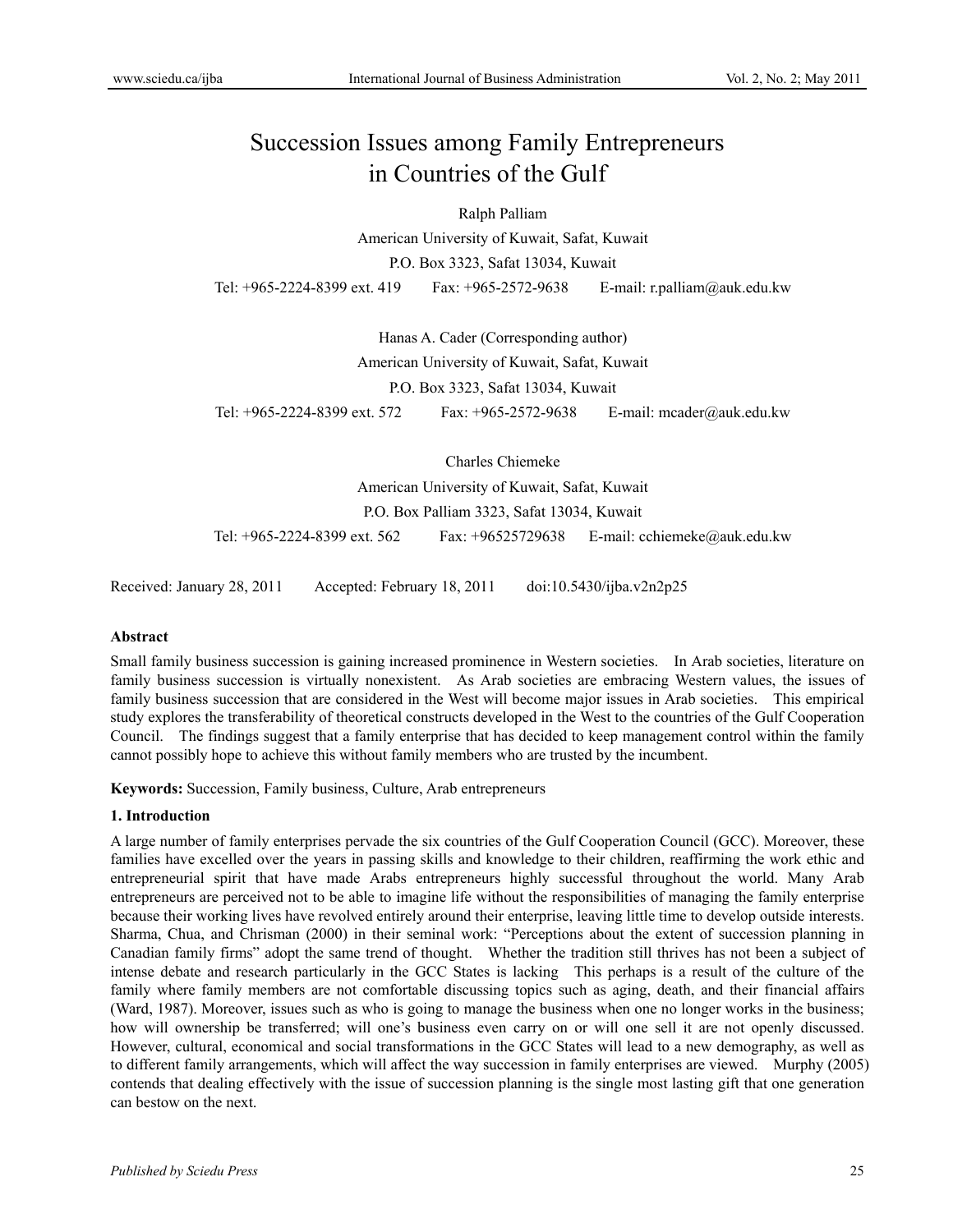Sharma, Chrisman and Chua (1997) list a variety of studies which examine the subject of management succession in small enterprises in the United States. Many other studies have previously been undertaken in other Western societies and are cited by Boissevian and Hanneke (1987) and Sease and Goffe (1987) in their research studies: "Entrepreneurship in Europe". One issue that is central to the findings of these studies is that many successful entrepreneurs have a strong desire to have the future of their enterprises perpetuated. Nelton (1988) contend that ensuring perpetuation is often difficult and at times the transition is seldom smooth since the leading figure in the family often finds it difficult to "let go".

Several authors, amongst whom one can include Poza, Alfred and Maheshwari (1997) and Chua, Chrisman, and Steier, (2003) have alluded that succession in a family business is probably the most complex management challenge anybody faces. Certain emotional issues arise which often require changes in the structure and culture of the organization as well as changes in the people involved particularly if the entrepreneurs, as Bullock (1978) describes them as having a sizeable ego and typically are "workaholics" and often think that they will last forever Ambrose 1983 and Jones and Nisbett (1971) found that there is psychological resistance to the thought of dying or being incapacitated. Entrepreneurs harbor a number of myths about problems preventing resolution of succession, and there some real limitations to the ability of a small enterprises to handle this problem which results from its small scale operations and restricted ownership. Initiating the process of letting go, forces the incumbents to face their mortality and confront the prospect of changes in their lives after succession. In general researchers tend to agree that the transfer power from the first generation to the second rarely takes place while the founder is alive and on the scene (Dyer, 2003). What occurs is a transition period of great difficulty for both the older and the younger generations. Ambrose (1983) found that certain factors tend to inhibit and other factors tend to encourage effective transfer of family-owned businesses.

Succession planning in the family enterprise is the explicit process by which management control is transferred from one family member to another. Researchers in the West have long stressed succession planning's importance in ensuring the continuity and prosperity of a business (Christensen, 1953; Trow, 1961; Ward, 1987, Dyer, 2003) because it is undeniable that the sudden departure of the family enterprise leader can cause major upheavals in the exercise of power and authority, precipitate conflict among heirs and potential successors, and raise thorny estate issues (Christensen, 1953; Lane, 1989). There are several ways in which an entrepreneur can exit or retire from the business. In situations where the business continues to operate, the main forms of ownership transfer are through family succession, employee succession or the sale of the business to someone outside of the existing enterprise structure. An alternative to succession is business closure, where the exiting entrepreneur may be able to realise some of the capital and goodwill.

Within this context it is paramount to establish an understanding of the succession processes used in family enterprises particularly in the GCC States that manifests very different demographic trends as compared to the West. It is also important to understand the factors that influence the approaches taken to succession planning in the GCC States. Is succession planning attempted or not? What particular approaches are adopted and favored or disfavored? What are the perspectives of the key stakeholders in the Arab family? Business succession planning seeks to manage these issues, setting up a smooth transition between the current entrepreneur and the successor. This includes: selecting the successor, training the successor, communicating the decision, developing the business plan for the enterprise after succession, and defining the long-term future role of the departing incumbent.

In general the extent to which a family enterprise engages in succession planning is positively affected by the propensity of the incumbent to step aside and particularly the presence of a competent successor. As early as 1953 Christensen suggested that as part of succession planning, the family enterprise must identify a pool of potential successors, specify the criteria, designate the successor, and communicate the decision to the successor designate and all other stakeholders. Lansberg (1988) and Ward (1987) added successor training and formulation of a post-succession business strategy to the list. However, an important issue that should not be overlooked is that succession planning must also include a clarification of the role, responsibilities, and ownership stake of the incumbent after succession. This is particularly important in patriarchical societies where fathers have supreme authority within families and male members of a society tend to predominate in positions of power. Arab societies dramatically manifest a patriarchal ideology which is upheld and reinforced through male-governed social and legal institutions. The more powerful the position, the more likely it is that a male will hold that position. Incumbents in the Arab family enterprises typically spend a large proportion of their lives building and running their business, leaving little time to develop interests outside the business and family. Davis (1982) and Sonnenfeld and Spence (1989) noted that in the first few years after succession incumbents found financial resources of their enterprises often remain affected by their enterprise's performance, making many such leaders more than willing to step in at the first sign of trouble. Successors often found that the departing incumbent will continue to be involved, if not actively in the business, at least as a senior family member. Clarification of role, responsibilities, and ownership stakes may give successors the time they need to establish their credibility and independence in the business.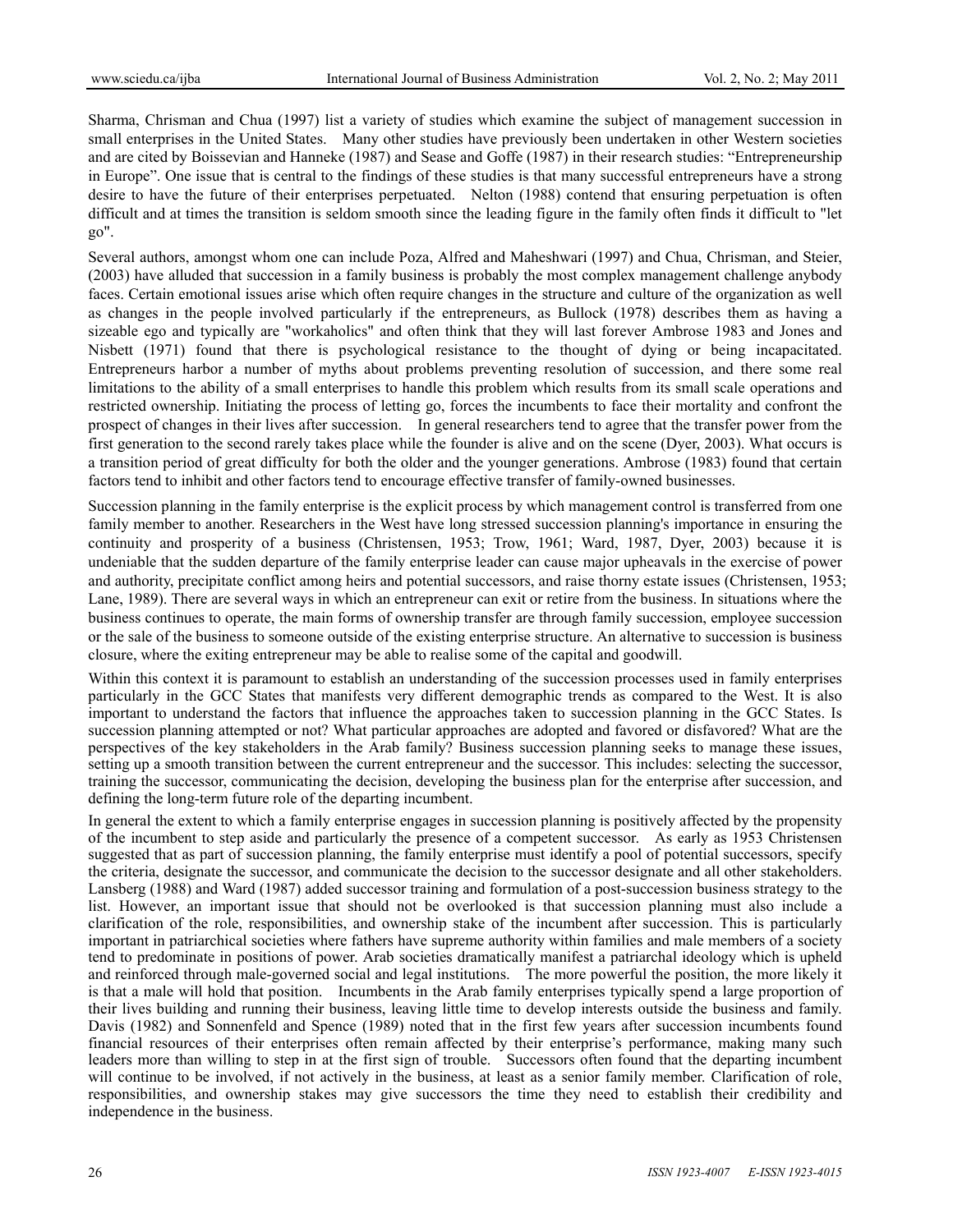Similar studies of strategic planning by Murphy (2005), Wu (1983), Barnes and Hershon (1976) suggest that family business researchers believe that succession planning is largely dependent upon the support of the incumbent family entreprise leader. Undoubtedly, the indications are that the incumbent's supreme control over the enterprise makes these incumbents to delay succession planning and thereby becoming the greatest single barrier to succession. Incumbents may resist succession planning for lifestyle, psychological, and behavioural reasons. Implementing the process also requires incumbents to learn how to coach and plan rather than do the job themselves. This means letting others make mistakes so that they can learn from those mistakes. It also means accepting that others can do things differently and still be effective. Consequently, if an incumbent decides to step aside, a major impediment would be removed and the likelihood of planning for succession should be higher than if incumbent has not yet decided to retire. Thus, the above arguments lead to the hypothesis that the propensity of the incumbent to step aside will lead to a higher extent of succession planning. Too often entrepreneurs spend years building a business and come to an agreement with a family member over succession, but fail to make plans to finance the succession. A plan that was appropriate when one commences a business, years ago may not be as suitable today.

#### **2. Culture, Entrepreneurship and Succession**

Muslims in Arab societies believe that Islam gives guidance to all aspects of life including the law of succession so that each eligible person gets the due share. Although the distribution of inheritance and succession are important topics for many, studies on this subject are scarcely found. Shapero (1982) concluded that culture was an explanatory variable for entrepreneurial activity or the lack of it. He also noted that some cultures value entrepreneurship more than others do. In discussing Arab entrepreneurs what bearing has culture, in particular religion and religious teaching have on business attitudes among the entrepreneurs? In this regard Kamali (1997) noted that the principle tenet of Islam is that 'God helps he who works hard'. Religious values in Islam may cause entrepreneurs to be looked up to, or down upon, depending on the beliefs of people and their prominent moral code of behavior. Arab entrepreneurs tend to have a high propensity to save and reinvest business earnings; a universally strong desire to secure a better education for their children who would then be expected to carry on the business. They also have a strong sense of loyalty and mutual obligation within the extended Arab family. In essence, the Weberian approach argues that entrepreneurial behavior is culturally influenced by values, beliefs, and disbeliefs. According to Weber (1905), religion, the caste system, and the family system affected the emergence of entrepreneurship in India. Along the same theme, Gadgil (1959) showed that Muslims were the chief traders in many parts of the Middle East and the sub-continent. An empirical study by Enz, Dollinger, and Daily (1990), finding different value orientations among different groups, concluded that value orientation may be an important component in ethnic enterprise. Some cultures simply value entrepreneurial activity more than others. This is evident in the GCC States.

Despite a plethora of references to Islam, very few can be found concerning the management of small businesses in the Arab society. Answers to questions like, who makes decisions, what constitutes a good manager, and how decisions should be coordinated seem to be most based on anecdotal evidence. Moreover, very little is known of how Arabs continue with a business beyond one generation of leaders. The issue is further exacerbated by the influence of Arab culture and business conduct where individuals have the freedom to make decisions only within the fixed and eternal set of orders coming from God (Kamali,1997). Moreover, the freedom of choice of the consumer and the producer is restricted and conditioned by not only the obligations but also the recommendations of Islam's elaborate value system. Within the constraints of these values and commands that are imposed, Islamic governments seek to attain the economic objectives of the system. Government intervention in the market is encouraged under specific circumstances. It can be argued that perfect competition, operating through its own self-adjusting automatic mechanisms, constitutes the primary coordinating mechanism of the Islamic economic system, providing it fulfils the Islamic system's first-order priorities. Islam prohibits price fixing by buyers or sellers and encourages exchange in a market characterized by numerous buyers and sellers in which none possesses a controlling share. A general consensus exists that profit making does constitute a feature of the Islamic economic system since there are no restrictions on profits. The market of Islam is characterized by free information and free of discrimination. Producers are expected to inform consumers of the quality and quantity of the goods they claim to be selling, in return for the consumers' payment of the market price. In the Islamic market, therefore, cheating or short-changing consumers, committing any type of fraud, or the exercise of any type of sellers' preference, as well as the payment of bribes, are prohibited.

Essentially, Islamic values have implications both for individual and collective economic behaviour. Economic as well as non-economic values, norms and codes are inscribed in the Shari'ah Islamiyah commonly refereed to as Islamic Law. According to Kamali (1989:215), the Shari'ah "refers to commands, prohibitions, guidance and the principles that God has addressed to mankind pertaining to their conduct in this world and salvation in the next". This value system is gradually passed on from one generation to another. Moreover, wealth should be circulated widely and not held or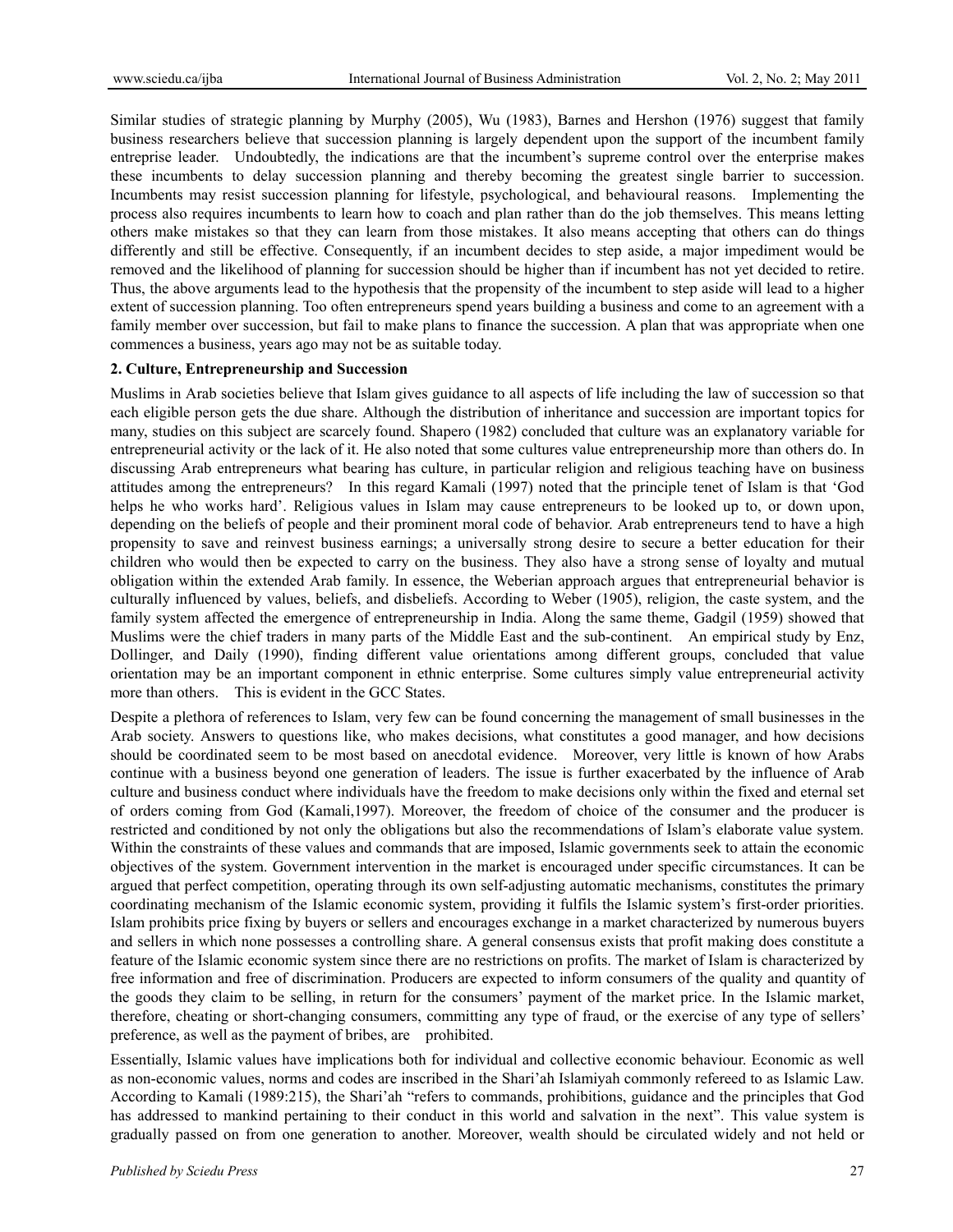concentrated in a few. To encourage circulation of wealth, the Shari'ah encourages trade. The Shari'ah encourages commutative sales contracts and thus encourages the attainment of a monetised economy rather than barter. On the redistributive side, the Shari'ah also institutes Zakat. It is a religious tax based on wealth or income depending on the category of wealth. It is obligatory on all Muslims who possess wealth beyond a fixed minimum and hold it for at least one calendar year. The Islamic State collects it, in the absence of which individuals are obliged to pay it on their own to the beneficiaries designated by the Qur'an (poor, indigent, travellers, bankrupt, zakat collectors, to liberate slaves or oppressed people and "in the way of God". Traditionally, Zakat is only payable on gold and silver (and by extension money), business inventory and profits, livestock and farming output of staple food crops. Its basic rate is 2.5% but in case of agricultural output it is 5% or 10% depending on whether the land is irrigated naturally or otherwise. Zakat on cash and savings at 2.5% of value acts as a disincentive to holding wealth in a zero interest environment. In addition to Zakat, sadaqah (voluntary charity) and waqf (endowments) are encouraged.

Kamali (1997) further notes that hoarding and monopolies (except state monopolies) are not allowed in Islam. The giving of just measure for measure is essential and a whole institution (the Hisba) pertaining to just weights and measures and surveillance of market activities to root out fraud has been part of Islamic economy for a long time. There is also an elaborate law of succession in the Qur'an. The Shari'ah has specified the beneficiaries of an estate together with their shares rather than allowing the testator to do as he wishes. This stipulation seeks to redistribute property to the nearest relatives of the deceased in a fair manner so that the deceased cannot will away the property to others while leaving his children to poverty.

## *2.1 Succession*

According to Westhead and Cowling (2002) business succession processes have significant implications from an economic perspective. Succession enables the incumbent to realise some of the capital built up in the enterprise, which can then be used to finance the retirement. For family members and employees (potential owners), succession provides a career path in an enterprise or sector that may otherwise have limited opportunities for career advancement. If succession is planned, then there could be mutual benefits to both parties through a staged succession, which reinforces the opportunities for both parties to achieve their goals with respect to career advancement and retirement. Thus, succession is an important long-term strategic consideration in Arab societies where self employment in small business is a dominant form of employment or business structure. From a business development perspective, ownership succession can be seen as critical to the long-term nature of businesses ownership in Arab societies and thus has implications relating to the form of support that is required in the small business environment.

The main options in terms of succession include variations of the following: family succession; employee succession; sale of business; or business closure. Family succession remains the dominant form of transferring business ownership in the Arab societies. Employee succession practices are non existent in Arab societies which tend to have very little established mechanisms for allocating capital/equity in the business to facilitate the exit and entry of people at the ownership or partnership level. The level of mobility or turnover of employees in small businesses in these societies is extremely high. Much of the labour force is expatriate population and for whom very little or no planning is instituted.

# **3. Nature and Method of study**

This study was undertaken over a period of eight years commencing in December 2000. Senior students who were registered for the financial statements analysis course, a core requirement for the Bachelor of Business Administration at the American University of Sharjah, conducted the field work. Prior to any field work taking place, several focus group discussions were held with students outlining the purpose of the study, the methodology and the nature of interviewing. Moreover, preliminary discussions with the students revealed certain misconceptions and thoughts surrounding succession issues in Arab societies. Although 102 students volunteered to be the fieldworkers only 57 became the fieldworkers. The student fieldworkers were all indigenous to the Gulf States and some have continued to collect data over the period of eight years communicating them electronically. The data collection included, inter alia, the monitoring, if any, of the process of succession in the six Gulf States over the period and this becomes a further study in this area. Data were obtained from 251 incumbent entrepreneurs. However, 29 were not suitable for use.

Since the data required were of a somewhat sensitive nature, the fieldworkers needed to be indigenous to the area, know the culture of the region very well and were well advised to form a very close relationships with the incumbent in order that the monitoring process of succession could be obtained. Moreover, the fieldworkers were advised by other students not to devalue the worth of the incumbent by ridiculing any practices that are not consistent with modern practices. Fieldworkers were sensitive to several issues and were advised to win the trust and confidence of the incumbent. Data constantly coming through from a large number of fieldworkers suggest that many fieldworkers have enlisted the incumbents as clients.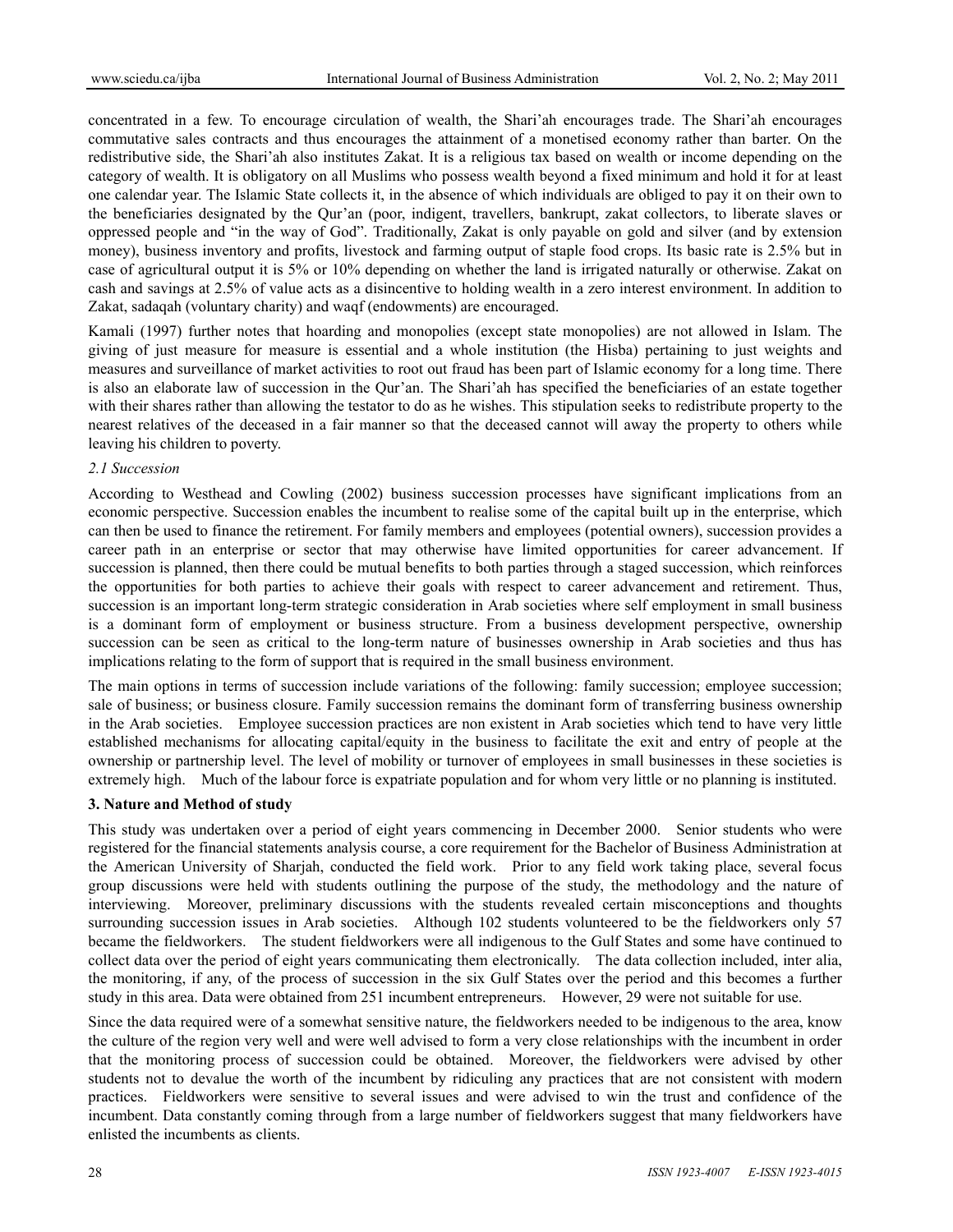## **4. Formulation of Hypothesis**

Based upon the preceding literature survey and the findings of the focus group discussions, the following hypotheses were developed:

- *H1: There is a strong positive correlation between the willingness (propensity) of the incumbent to let go (Y) and the age of the owner*  $(X<sub>1</sub>)$ *.*
- *H2: There is a strong positive correlation between the willingness (propensity) of the incumbent to let go (Y) and the age of the potential successor*  $(X_2)$ *.*
- *H3: There is a strong positive correlation between the willingness (propensity) of the incumbent to let go (Y) and the number of competent successors (X3).*
- *H4: There is a strong positive correlation between the willingness (propensity) of the incumbent to let go (Y) and the number of years that the incumbent held the position*  $(X_4)$ *.*
- *H5: There is a strong positive correlation between the willingness (propensity) of the incumbent to let go (Y) and the willingness of the potential successor to step in(* $X_5$ *).*
- *H6: There is a strong positive correlation between the willingness (propensity) of the incumbent to let go (Y) and the education level of the prospective successor*  $(X_6)$ *.*
- *H7: There is a strong negative correlation between the willingness (propensity) of the incumbent to let go (Y) and unhealthy financial metrics*  $(X_7)$ *.*

The dependent variable *(Y)* for study is the willingness or the propensity of the incumbent to let go of the business. This was measured using the following scale:

#### <Table 1 about here>

The class midpoints 0, 25, 50, 75 and 100 were used to measure the propensity of the incumbent to let go. In order to examine the impact of explanatory variables on the propensity of the incumbent to go, the response variable Y has the limits from 0 to 100. The Ordinary Least Square (OLS) estimates as censored models are commonly used when the independent variable is constrained to range, having upper and lower bound values. The Tobit model which is one form of the censured models is used in this analysis. Glauben et al., (2002) have used the Tobit model to examine the impact of family farm and characteristics on the succession of the farm businesses in Australia. The Tobit model is a probability model, where one estimates the probability of observing estimate marginal effects. In the analysis an estimate of the marginal effects of the Tobit model is made. This measures the one unit increase in the mean of explanatory variable the propensity of the incumbent to go.

# **5. Findings**

A total of 222 were included in the analysis. Table 2 shows the descriptive statistics of the data and the correlation between explanatory variables (willingness or propensity of the incumbent to let go) and response variables. The table shows that there is a strong positive correlation between the numbers of potential successors, the number of years of schooling of the incumbent and the propensity to let go. Moreover, the older the incumbent and the longer the incumbent was in business, the greater is the willingness or propensity of the incumbent to let go. There is a negative correlation between debt to equity ratio and the propensity of the incumbent to let go. This may be due to the influence of cultural and religious values, where the incumbents are less likely to have debt and in the case of having debt, there are less likely to transfers it to the next generation. The data also suggest a weaker positive correlation between willingness of potential successor to step and propensity of the incumbent to let go. Surprisingly the data also indicate that there is a negative correlation is associated with the education level of the incumbent and the response variable. The negative correlation confirms the business owners perception about the on the job training and formal business education, the perception is more favorable to on the job training to the success of family business. Further, the interviewers noted that some of business owners consider the formal business education as a hindrance to the growth and development of the family business.

<Table 2 about here>

# *5.1 Empirical Findings*

The Tobit model was estimated using Limdep (2009) software. The Limdep software has the provision to estimate a model for data having response variable that is censored with upper and lower bounded values. The estimated coefficients and their marginal effects are presented in Table 3. Except the age of the owner and educational levels of the successor, all the other variables were significant at 5 percent level. The relationship between the age of the incumbent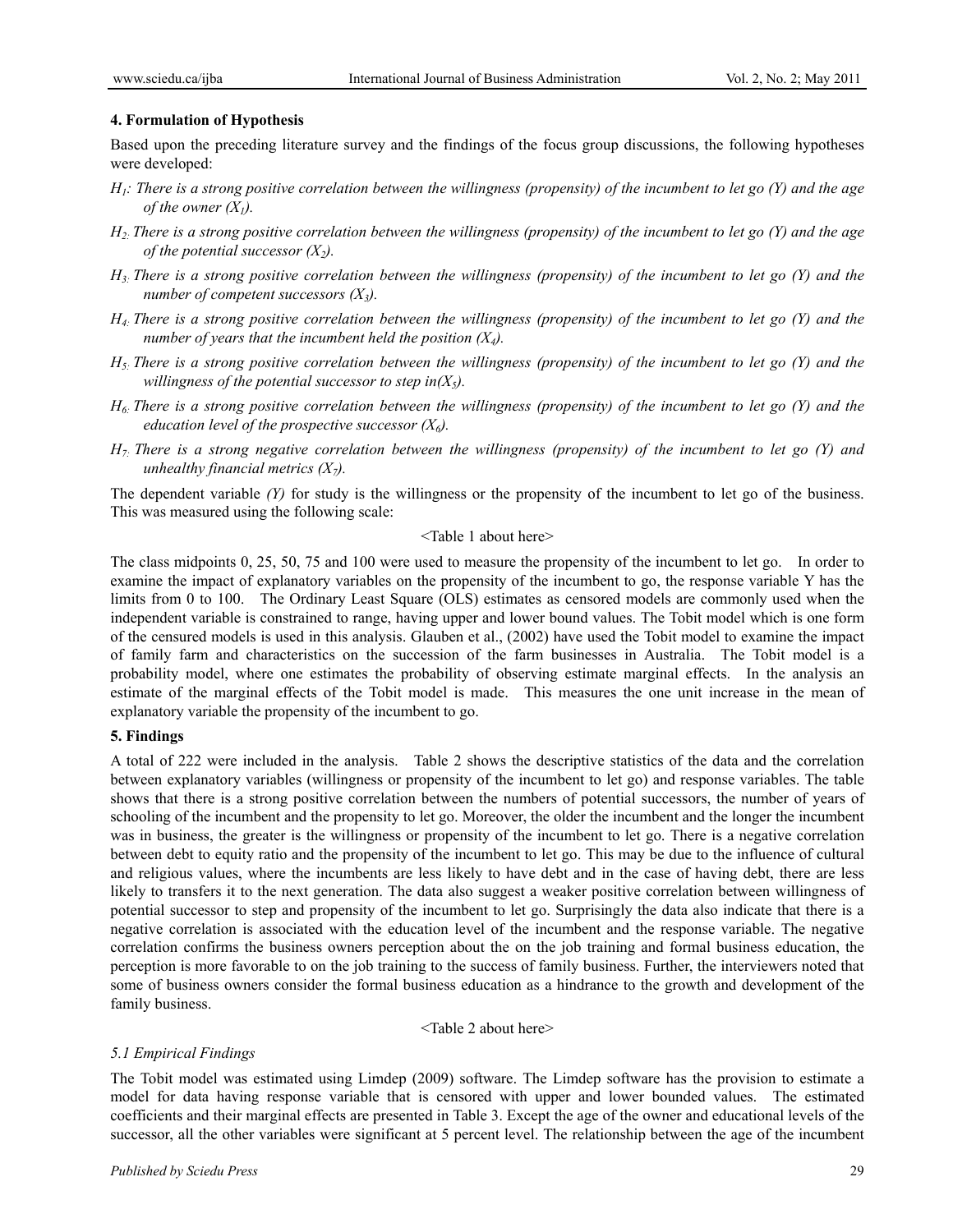and willingness of the incumbent to let it go is negative and not significant. Thus, the first hypothesis 'strong positive correlation between the willingness (propensity) of the incumbent to let go and the age of the owner is unsubstantiated. Similarly, there is no evidence to support the hypothesis that there is a strong positive correlation between the willingness (propensity) of the incumbent to let go and the business education level of the prospective successor, as the relationship is negative and insignificant. The result indicates that in family businesses formal education is not likely be valued as much as corporate business, implying that incumbent expects the successor to have more on the job training rather than in-class education. In a related literature, Dyke et al., (1992) found that there is no correlation between formal education and performance of the family business. Specific human capital development can be achieved through on the job training or functional experiences, which are more valuable and specific to the organizations (Becker, 1993).

#### <Table 3 about here>

There is a negative and significant relationship between the age of the potential successor and the willingness of the incumbent to let go. The results show that the incumbent prefers the successor step-in to run the family businesses as early as possible. The young ones are considered to be relatively more productive and as potential successors can contribute more to the business. In this regard, García et al., (2002) in considering "the reproductive socialization model" found that the incumbent prefers the successor to step-in at an early age and would like to "clone" the successor to begin his/her career from shop floor to managerial positions (García & Lópezs, 2006:245). This could be partly due to the nature of the business, where the family businesses are considered to be highly idiosyncratic (Williamson, 1979; Lee et al., 2003). The coefficient for number of competent successors is positive and significant, which indicate larger the pool of the competent successors higher the likelihood of the incumbent to let it go. Interestingly, Castanias and Helfat (1991 & 1992) found that idiosyncratic knowledge of family businesses is mostly individual specific, hence a larger pool of potential successors increases the possibility of finding good successors. As a result the incumbent may prefer the successor to step-in early for the successor to identify and familiarize himself/herself with the idiosyncrasies of the firm (Barach et al., 1988). The early step-in of the successor may facilitate the incumbent to transfer the idiosyncratic nature of the family business knowledge and learning by doing.

The coefficient for number of years incumbent is in business is positive. The longer the incumbent stays in the business the more the opportunity for learning. Early step-in and longer time stay in the firm may give the successor an adequate amount of time to accumulate necessary knowledge and perhaps to obtain the confidence of the incumbent and the rest of the family to operate on his/her own. The planning and intersession of the transformation of the family business ownership between two generations starts early as five years and take up-to twenty years (Schulman, 1991; Zaudtke & Ammerman, 1997). An early step-in by the successor may give adequate time to get the necessary experience to obtain competency to run the business independently. Further, an early succession process (grooming) may reduce the likelihood of the family business succession failures (Fiegener et. al., 1996).

The coefficient for the willingness of the successor to step in is negative and significant. The incumbent may feel that a successor's willingness to entry would question the ability of the incumbent to run the business successfully. In the patriarchal societies such as in the Middle East the head of the businesses are figure-heads as well. The figure-head is assumed to be the one possessing knowledge and competency to run the business successfully. An individual's ability which is "exogenous, defines the individual's competency as head of the business" (Lee et al., 2003, P.657). The traditional norms and the cultural practices tend to respect the elders and successors are expected to respect these traditions. The successor's willingness to enter the business might also demonstrate that the successor is opportunistic. Although, this trait is considered as a positive behavior in the entrepreneurship behavior, in a family is business it decrease the chances of an individual's business succession. Although, some researchers have found the individual family members to show some opportunistic behavior (Ling et al., 2001), other's have found that the family successor's are found to be less opportunistic (Klein et al., 1978). In a related literature, Pollack (1985: p. 590) found that "both family loyalty and cultural norms limit opportunistic behavior" and the individuals may be expelled from the family (Akerlof, 1980).

The debt to equity ratio has a negative and significant impact on the likelihood of the incumbent to let it go. Interestingly, in many occasions the succession takes place when the incumbent is not performing well in the business, having higher debt to equity ratio, having a positive coefficient. The negative sign indicates that the incumbent is less likely to transfer the ownership with a higher debt. This is very much influenced by the cultural and religious values in the society. Having debt is considered to be unworthy and transferring it to a successor is immoral. The incumbent's usually have built their family businesses primarily from their own wealth and are more inclined to safeguard their investments. The debt is likely to increase the risk of failure and it may have negative effect on the incumbent's personal wealth (Schulze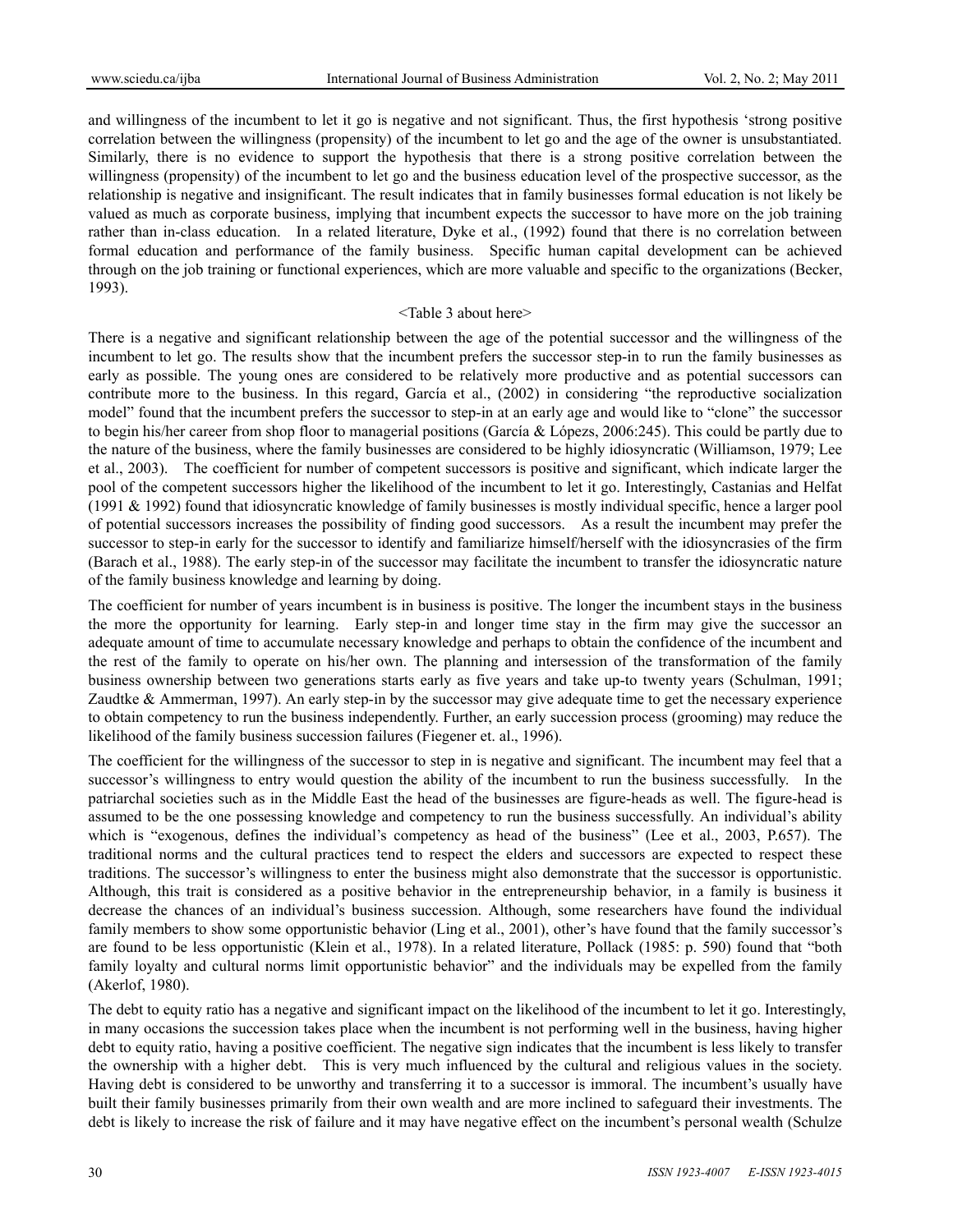et al., 2003). Reid et al., (1999) found that family firms are reluctant to seek debt financing as it may lead to dilution of family control, while De Massis et al., (2008) reported that the incumbent's debt may exert a considerable strain on family resources and which may lead to failure of the succession. Further, transferring debt may create disputes between family business successors and creditors (Basly, 2007), hence the incumbent more likely to avoid transferring debt to the successor.

#### **6. Conclusion**

Entrepreneurial activity, self-employment and business ownership results in a significant contribution to economic activity in the GCC States. Succession is therefore an important long-term strategic consideration in sectors where self-employment in family business is a dominant form of employment or business structure. From a business development perspective, succession can be seen as critical to the long-term nature of businesses ownership and thus has implications relating to the form of support that is required in the small business environment. The decision of an Arab entrepreneur in the GCC to start planning for succession is likely to be influenced more by the following variables: age of the potential successor, number of competent successors, number of years the incumbent is in business, willingness of the successor to step in and the debt to equity ratio which reflects the financial health of the business. The conclusion drawn from the study is that succession planning is generally not being performed. Arab entrepreneurs have fears about their enterprises' future and have elected not to address these issues. It is likely that many incumbents participating in this study, will continue to operate on an ad hoc basis until some major event forces them into making last-minute choices. Potential successors who have acquired higher education tend not to be willing to move into the family business. Moreover, the willingness of potential successors to step in was considerably lower than the willingness of the incumbent to let go. After ownership changes hands, the responsibility for most aspects of management ought to pass to the successor. However, in patriarchal societies like the GCC States the father is likely to provide advice and retain a dominating role while he is physically able to do so. The study noted that this tendency was considered by Arab entrepreneurs as a mechanism ensuring potential successors' continuity of the business as well as providing on-going income for the retiring incumbent. The key steps in the overall process of succession planning involves the identification of a potential successor early on, and the development and agreement of a staged succession process over an apprenticeship period particularly when career goals of the successor and retirement needs of the incumbent become more pressing. Since family inheritance will continue to be the dominant form of succession in the GCC States, an interesting point for further study would also be the impact of the higher standard of Western education among Arab families as well as the different life-style expectations of the younger generation on the family entrepreneurial values and modus operandi. An equally important challenge will also entail the development of proper training and consultancy services rooted in the culture of the region.

#### **References**

- Akerlof, G. A. (1980). A theory of social customs, of which unemployment may be one consequence. *Quarterly Journal of Economics*, 94, 749–772. doi:10.2307/1885667, http://dx.doi.org/10.2307/1885667
- Ambrose, D. (1983). Transfer of the Family-owned Business. *Journal of Small Business Management*, 21(1,: 49-56.
- Barach, J. A., Gantisky, J., Carson, J.A., & Doochin, B. A. (1988). Entry of the Next Generation: Strategic Challenge for Family Business. *Journal of Small Business Management*, 26(2): 49-56.
- Barnes, L., & Hershon, S. (1976). Transferring Power in the Family Business. *Harvard Business Review*, 53(4), 105-114.
- Basly, S. (2007). Conservatism: an explanation of the financial choices of the small and medium family enterprise. *Corporate ownership and control*, 5(1), 459-469.
- Becker, G. S. (1993). *Human Capital: A Theoretical and Empirical Analysis with Special Reference to Education* (3<sup>rd</sup> ed.). University of Chicago Press: Chicago, Illinois.
- Boissevain, J., & Hanneke, G. (1987). Ethnic Enterprise in the Netherlands: The Surinamese of Amsterdam, Entrepreneurship in Europe: In Goffee, R., & Scase, R. (Eds.), *The Social Process* (pp. 105-130), London, Croom Helm.
- Bullock, J. (1978). Problems of Succession in Small Business. *Human Resource Management*, 17(2), 2-6.
- Castanias, R. P., & Helfat, C. E. (1991). Managerial resources and rents. *Journal of Management*, 17, 155–171. doi:10.1177/014920639101700110, http://dx.doi.org/10.1177/014920639101700110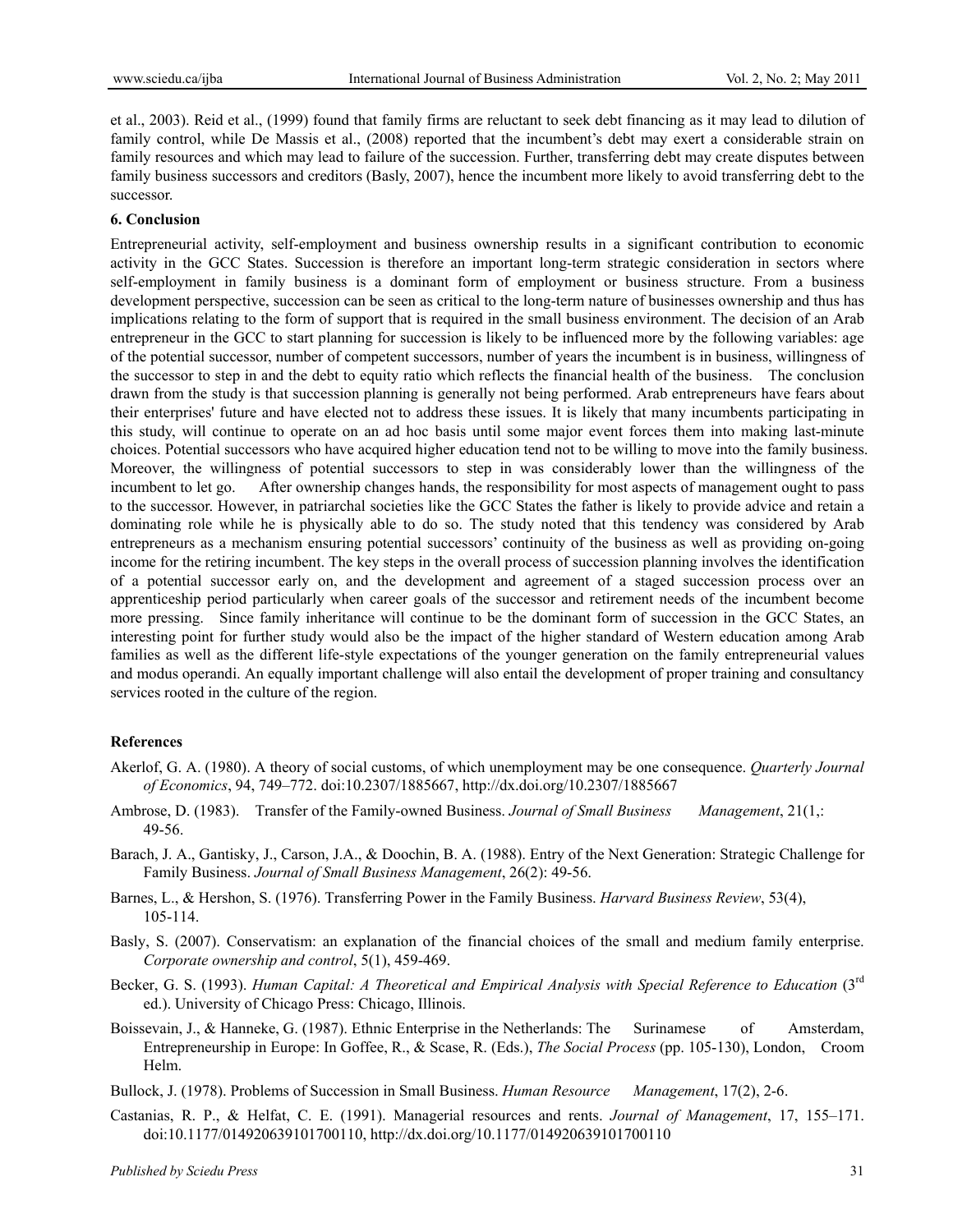- Castanias, R. P., & Helfat, C. E. (1992). Managerial and windfall rents in the market for corporate control. *Journal of Economic Behavior and Organization*, 18(2), 153–184. doi:10.1016/0167-2681(92)90025-7, http://dx.doi.org/10.1016/0167-2681(92)90025-7
- Chua, J., Chrisman, J., & Steier, L. (2003). Extending the Theoretical Horizons of family Business Research. *Entrepreneurship Theory and Practice*, 27, 331-338. doi:10.1111/1540-8520.00012, http://dx.doi.org/10.1111/1540-8520.00012
- Davis, J. A. (1982). *The influence of life-stage on father-son work relationships in family companies*. (Doctoral dissertation). Harvard Business School.
- De Massis, A., Chua, J.H., & Chrisman, J.J. (2008). Factors preventing intra-family succession. *Family Business Review*, 21(2), 183-199. doi:10.1111/j.1741-6248.2008.00118.x, http://dx.doi.org/10.1111/j.1741-6248.2008.00118.x
- Dyer, W. G. (2003). The family: the missing variable in organizational research. *Entrepreneurship Theory and Practice,*  27(4), 401-416. doi:10.1111/1540-8520.00018, http://dx.doi.org/10.1111/1540-8520.00018
- Dyke, L. S., Fischer, E.M., & Reuber, A.R. (1992). An Inter-Industry Examination of the Impact of Owner Experience on Firm Performance. *Journal of Small Business Management*, 30(4), 72-87.
- Enz, C. A., Dollinger, M. J., & Daily, C. M. (1990). The Value Orientations of Minority and Non-Minority Small Business Owners. *Entrepreneurship, Theory and Practice*, 15(1), 23-35.
- Fiegener, M. K., Brown, B.M., Prince, R.A., & File, K.M. (1996). Passing on Strategic Vision: Favored Modes of Successor Preparation by CEOs of Family and Nonfamily Firms. *Journal of Small Business Management*, 34(3), 15-26.
- Gadgil, D, R. (1959). *Origins of the Modern Indian Business Class*. New York, N.Y.: Institute of Pacific Relations.
- García-Álvarez, E., & López-Sintas, J. (2006). Founder–Successor's Transition: A Model of Coherent Value Transmission Paths, In P. Poutziouris, K. Smyrnios, & S. Klein, (Eds.). *Handbook off Research on Family Business* (pp. 237-251), Edward Elgar Publishing, U.S.
- García-Álvarez, E., Sintas, J., & Saldaña Gonzalvo, P. (2002). Socialization Patterns of Successors in First- to Second-Generation Family Businesses. *Family Business Review*, 15(3), 189-203.
- Jones, E. E., & Nisbett, R. E. (1971). *The actor and the observer: Divergent perceptions of the causes of behavior.*  Morristown, New Jersey: General learning press.
- Kamali, M. H. (1989). Source, Nature and Objectives of Shariah. *The Islamic Quarterly*, 33 (4), 215-235.
- Kamali, M. H. (1997). Maqasid Al-Shari'ah: the Objectives of Islamic Law, Unpublished, Paper presented at the *1st Symposium on Islamic Law and the West*, Leicester, UK: The Islamic Foundation.
- Klein, B., Crawford, R. G., & Alchian, A. A. (1978). Vertical integration, appropriable rents, and the competitive contracting process. *Journal of Law and Economics*, 21, 297–326. doi:10.1086/466922, http://dx.doi.org/10.1086/466922
- Lane, S. H. (1989). An organizational development/team building approach to consultation with family businesses. *Family Business Review*, 2(1): 5-16. doi:10.1111/j.1741-6248.1989.00005.x, http://dx.doi.org/10.1111/j.1741-6248.1989.00005.x
- Lansberg, I. (1988). The succession conspiracy. *Family Business Review*, 1(2), 119-143. doi:10.1111/j.1741-6248.1988.00119.x, http://dx.doi.org/10.1111/j.1741-6248.1988.00119.x
- Lansberg, I., & Astrachan, J. H. (1994). Influence of family relationships on succession planning and training: The importance of mediating factors. *Family Business Review*, 7(1), 39-59. doi:10.1111/j.1741-6248.1994.00039.x, http://dx.doi.org/10.1111/j.1741-6248.1994.00039.x
- Lee, D. S., Lim, G. H., & Lim,W. S. (2003). Family business succession: Appropriation risk and choice of successor. *Academy of Management Review*, 28(4), 657–666.
- Ling, Y., Lubatkin, M., & Schulze, B. (2002). Altruism, utility functions and agency problems at family firm. In C.S. Galbraith (Eds.), Volume 3: *Strategies and organizations in transition* (pp. 171-188), Kidlington, UK: Elsevier Science Ltd.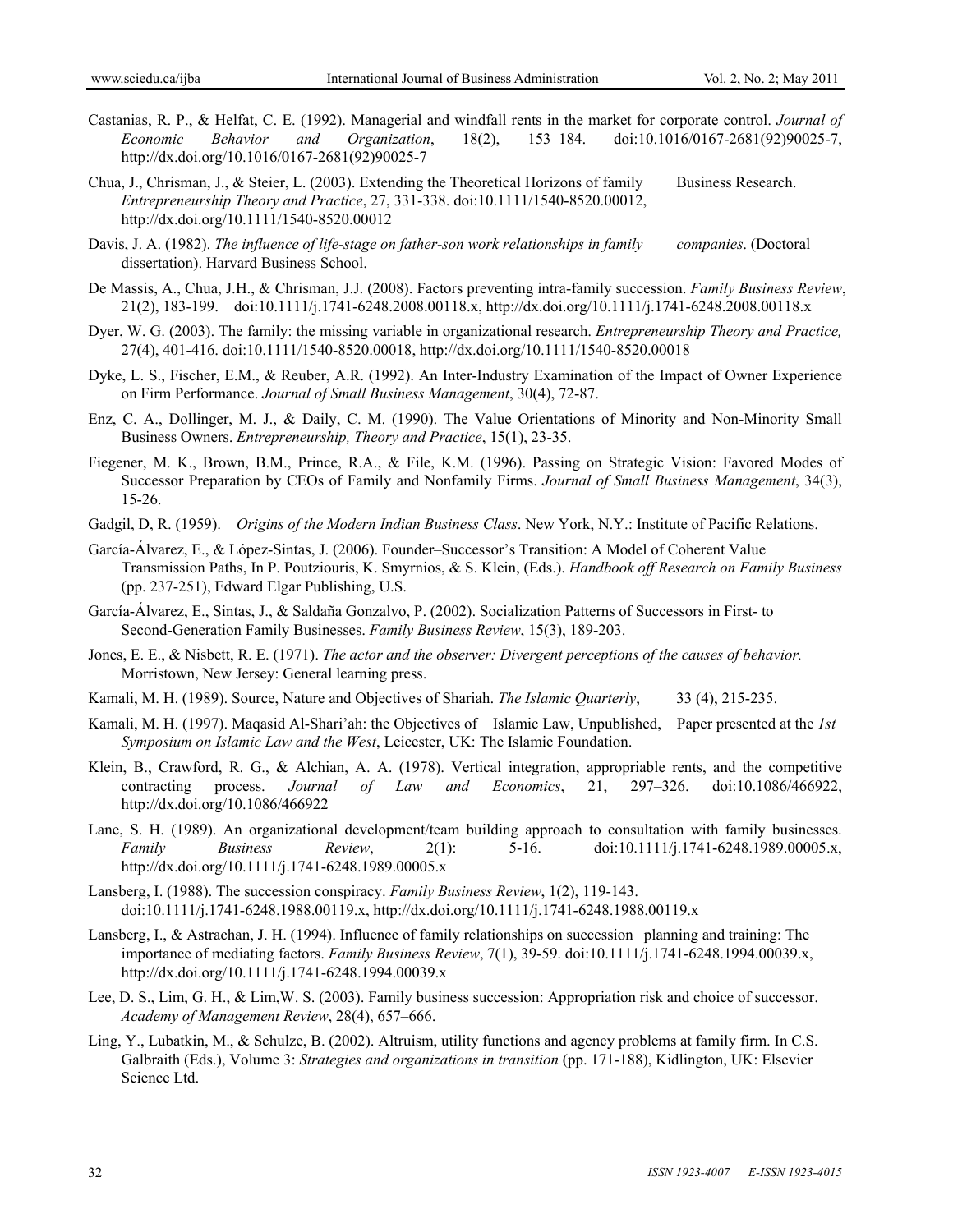- Malinen, P. (2001). Like father like son? Small family business succession problems in Finland. *Enterprise and Innovation Management Studies*, *2* (3), 195-204. doi:10.1080/14632440110105053, http://dx.doi.org/10.1080/14632440110105053
- McClendon, R., & Kadis, L. (2004). *Reconciling Relationships and Preserving the Family Business*, Binghamton, NY: Haworth
- Murphy, D. L. (2005). Understanding the complexities of private family enterprises: An empirical investigation. *Family Business Review*, 18(2), 123-133. doi:10.1111/j.1741-6248.2005.00036.x, http://dx.doi.org/10.1111/j.1741-6248.2005.00036.x
- Nelton, S. (1988). Making Sure Your Business Outlasts You. *Nation's Business*, 32 (January): 32-38.
- Pollak, R. A. (1985). A transaction cost approach to families and households. *Journal of Economic Literature*, 23, 581–608.
- Poza, E. J., Alfred, T., & Maheshwari, A. (1997). Stakeholders perceptions of culture and management practices in family and family enterprises: A preliminary report. *Family Business Review,* 10(2), 135-155. doi:10.1111/j.1741-6248.1997.00135.x, http://dx.doi.org/10.1111/j.1741-6248.1997.00135.x
- Reid, R., Dunn, B., Cromie, S., & Adams, J. (1999). Family Orientation in family firms: A model and some empirical evidence. *Journal of Small Business and Enterprise Development*, 6 (1), 55-66. doi:10.1108/EUM0000000006668, http://dx.doi.org/10.1108/EUM0000000006668
- Schulman, M. G. (1991). Successful Succession Planning. *CA Magazine*, July, 43-45.
- Schulze, W.S., Lubatkin, M.H. & Dino, R.N. (2003). Exploring the agency consequences of ownership dispersion among the directors of private family firms. *Academy of Management Journal*, 46 (2), 179-194. doi:10.2307/30040613, http://dx.doi.org/10.2307/30040613
- Shanker, M. C., & Astrachan, J. H, (1996). Myths and realities: Family business's contribution to the U.S. economy A framework for assessing family business statistics. *Family Business Review*, 9(2), 107-123. doi:10.1111/j.1741-6248.1996.00107.x, http://dx.doi.org/10.1111/j.1741-6248.1996.00107.x
- Shapero, A. (1984). *The Entrepreneurial Event, The Environment for Entrepreneurship*, 21-40.
- Shapero, A. & Sokol, L. (1982). The Social Dimensions of Entrepreneurship, In C. A. Kent, D. L. Sexton, & K. H. Vesper (Eds.). *Encyclopedia of Entrepreneurship*, (pp 72-90), Englewood Cliffs, New Jersey, Prentice Hall.
- Sharma, P., Chrisman, J. J., & Chua, J. H. (1997). *A review and annotated bibliography of the family business literature*. Boston: Kluwer.
- Sonnenfeld, J. (1986). Heroes in collision: Chief executive retirement and the parade of future leaders. *Human Resource Management,* 25(2), 305-333. doi:10.1002/hrm.3930250209, http://dx.doi.org/10.1002/hrm.3930250209
- Scase, R., & Goeffee, R. (1987). Ethnic Entrepreneurs in Britain and in Europe, In R. Goffee, & R. Scase (Eds.). *Entrepreneurship in Europe* (83-104), London: Croom Helm.
- Trow, D. B. (1961). Executive succession in small companies. *Administrative Science Quarterly,* 228-239. doi:10.2307/2390756, http://dx.doi.org/10.2307/2390756
- Ward, J. L. (1987). *Keeping the family business healthy: How to plan for continuing growth, profitability, and family leadership.* San Francisco: Jossey-Bass.
- Weber, M. (1905). *The Protestant Ethic and the Spirit of Capitalism*, translated by Talcott Parsons. London: G. Allen and Unwin; New York: Scribner and Sons.
- Westhead, P. C., & Cowling, M. (2002). Ownership and management issues in first generation and multi-generation family enterprises. *Entrepreneurship and Regional Development*, 14, 247-269. doi:10.1080/08985620110112088, http://dx.doi.org/10.1080/08985620110112088
- Williamson, O. E. (1979). Transaction-cost economics: The governance of contractual relations. *Journal of Law and Economics*, 22, 223–261. doi:10.1086/466942, http://dx.doi.org/10.1086/466942
- Wu, Y. L. (1983). The Role of Alien Entrepreneurs in Economic Development: An Entrepreneurial Problem. *American Economic Review*, 73(2): 112-117.
- Zaudtke, D., & Ammerman, D. (1997). Family business: The next generation. *Management Review*, 86, 54–57.